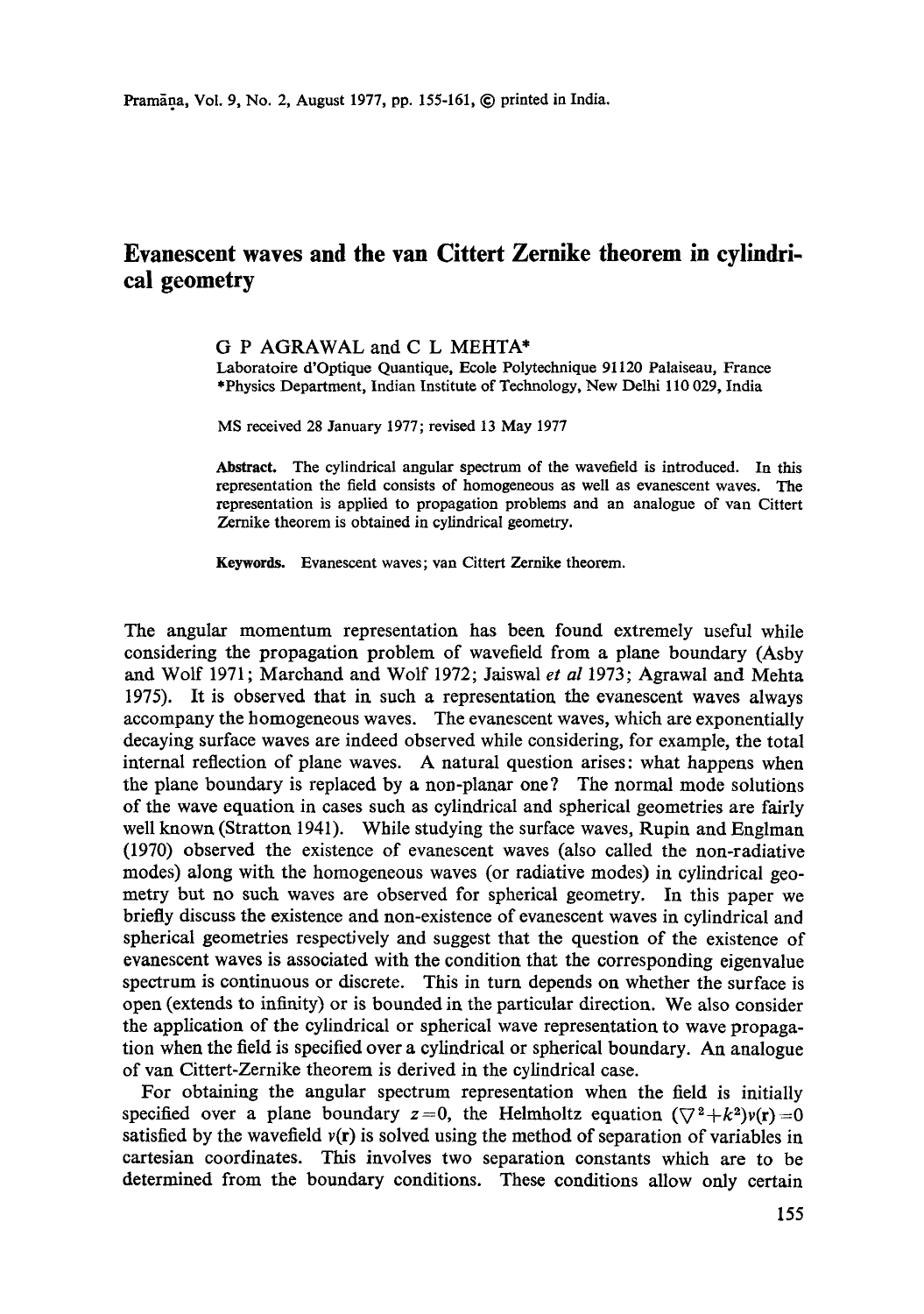restricted values, called the eigenvalues, for the separation constants and the corresponding solutions of the Helmholtz equation are called the eigenfunctions. In Cartesian geometry the eigenfunction is  $\exp\{ik(px+qy+mg)\}\$ , where p and q are two independent eigenvalue parameters ranging throughout the real plane and  $m = (1-p^2-q^2)$ . Following the linearity of the Helmholtz equation the general solutions is then expressed in the form:

$$
v(\mathbf{r}) = \int_{-\infty}^{\infty} \int A(p, q) \exp \{ik (px+qy+ mz)\} dp dq.
$$
 (1)

The function  $A(p, q)$  is called the angular spectrum and is the Fourier transform of the boundary field  $v(\xi, \eta)$ ;

$$
A(p,q)=(k/2\pi)^2\int_{-\infty}^{\infty}\int v(\xi,\,\eta)\exp\left\{-ik(p\xi+q\eta)\right\}\,d\xi\,d\eta,\qquad (2)
$$

where  $\xi$  and  $\eta$  are the cartesian coordinates in the plane  $z=0$ .

The origin of the evanescent waves lies in the fact that for p and q such that  $p^2 + q^2 > 1$ ,  *is imaginary and the eigenfunction represents a surface wave decaying exponentially* along positive z-direction. In the language of the optical information processing, the eigenvalues  $(p, q)$  are related to the spatial frequencies  $(kp, kq)$ . Thus, the evanescent waves are high frequency components in the spatial frequency decomposition of the optical field and carry information about the field variations over distances smaller than the wavelength.

We follow an analogous method for the cylindrical geometry. It is assumed that all the sources are confined within a cylinder of radius  $\rho_o$  and the boundary field is specified over the surface of this cylinder. The solution of the Helmholtz equation in the source free region  $\rho > \rho_o$  is obtained by employing separation of variables in terms of cylindrical coordinates ( $\rho$ ,  $\theta$ , z). The procedure is straightforward, and one finds that the eigenfunetions in this case are (Stratton 1941):

$$
H_m^{(1)}\left(kt\rho\right)e^{im\theta}e^{ikpz},\tag{3}
$$

where

$$
t = (1 - p2)\frac{1}{2},
$$
 (4)

 $(p, m)$  are the two separation constants, and  $H_m^{(1)}$  is the Hankel function (Watson 1966) of the first kind.\* The continuity of the wavefield requires that  $m$  is restricted to integral values only. However p may take any value in the interval  $(-\infty, \infty)$ . It is to be noted that in contrast to the angular spectrum representation where both eigenvalue spectra  $(p, q)$  are continuous, in the present case one of the eigenvalue spectra  $m$  becomes discrete, the other still being continuous. The optical information is now being carried by discrete spatial frequencies. The general solution of the field  $v(r)$  is given by

$$
v(\mathbf{r}) = \sum_{m} \int_{-\infty}^{\infty} A_{m}(p) H_{m}^{(1)}(kt\rho) \exp \{ikpz + \mathrm{im}\theta\} dp,
$$
 (5)

<sup>\*</sup>If we had chosen a negative sign in the definition of  $t$  [eq. (4)], we would find that the eigenfunction (3) will then involve Hankel function of the second kind.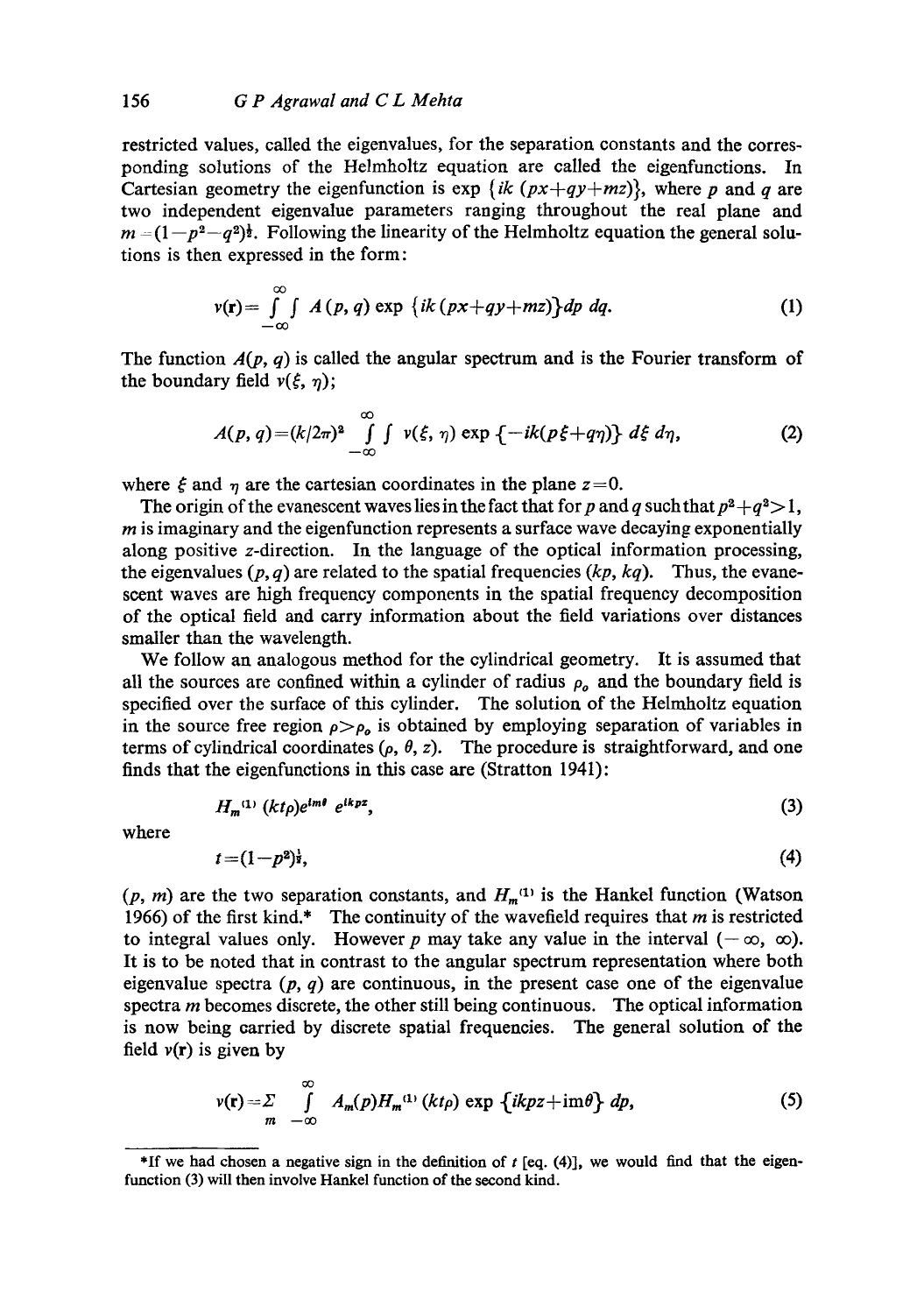where the cylindrical spectrum  $A_m(p)$  is the Fourier transform of the boundary field  $v(\rho_0, \theta_0, z_0)$ :

$$
A_m(p) = \frac{k}{4\pi^2} \left\{ H_m^{(1)}(kt\rho_0) \right\}^{-1} \int_0^{2\pi} d\theta_0 \int_{-\infty}^{\infty} dz_0 \; v(\rho_0, \; \theta_0, \; z_0) \exp \left\{ -ikpz_0 - im\theta_0 \right\} . \tag{6}
$$

Equation (5) gives the normal mode expansion of the field. In the case of cartesian coordinates all the mode eigenfunctions were simple exponential functions, whereas in the present case, we also get the Hankel function. As such it is ditfieult, in general, to separate the field into outgoing and decaying waves analogous to the angular spectrum case. In the far field case ( $\rho \to \infty$ ), however, we may characterise the field with two types of waves:

(i) *Homogeneous cylindrical waves:* For the values of p such that  $|p| \leq 1$ , t is real and the Hankel function  $H_m^{(1)}$  ( $kt\rho$ ) behaves asymptotically as an outgoing wave. The contribution to the integral  $(5)$  for these values of p may be referred to as homogeneous cylindrical waves.

(ii) *Evanescent cylindrical waves:* For the values of p such that  $|p| > 1$ , t, becomes imaginary and the Hankel function in this case is an exponentially decreasing function of  $\rho$  as is evident from the aymptotic expression (Watson 1966).

$$
H_m^{(1)}(a) \sim (2/\pi a)^{1/2} \exp\left\{i(a-\frac{1}{2}m\pi - \frac{1}{4}\pi)\right\}.
$$
 (7)

The waves  $\exp\{i(kpz+m\theta)\}\$  for these values of p will be confined to the surface of the cylinder and will be decaying exponentially with increasing  $\rho$ . In analogy with the angular spectrum case, we call these waves the 'evanescent cylindrical waves'.

It is worth pointing out that such a clear separation into homogeneous and evanescent waves has been valid only in the far field region ( $k \rho \ge 1$ ). In the 'not so far-region' one finds (Berry 1975) that decaying waves may also occur when  $|p| < 1$  (including the case when  $p=0$ . The waves decay as  $\rho$  increases away from the source until a certain value of  $\rho$  is reached when they change over to outgoing homogeneous waves which persist on to  $\rho = \infty$ .

We now briefly consider the case of the spherical geometry. Carrying out the separation of variables in the spherical coordinates  $(r, \theta, \phi)$  the eigenfunction solution of the Helmholtz equation is given by (Stratton 1941).

$$
v(\mathbf{r}) = \sum_{m} \sum_{n} A_{mn} h_n^{(1)}(k\mathbf{r}) P_n^{m}(\cos\theta) e^{in\phi}
$$
 (8)

where  $h_n^{(1)}$  is the spherical Hankel function of the first kind,  $P_n^m$  are the associated Legendre polynomials and  $(m, n)$  are the eigenvalues. The interesting point to be noted is that now the eigenvalue spectra for both  $m$  and  $n$  are discrete. We do not find any values of m and n such that the spherical Hankel function  $h_n^{(1)}$  (kr) decays along r and consequently there will never be be evanescent waves on the surface of the sphere.

tThis case must be handled with care, since the z-dependence is now not oscillatory, but is of the form  $\alpha + \beta z$  where  $\alpha$  and  $\beta$  are constants.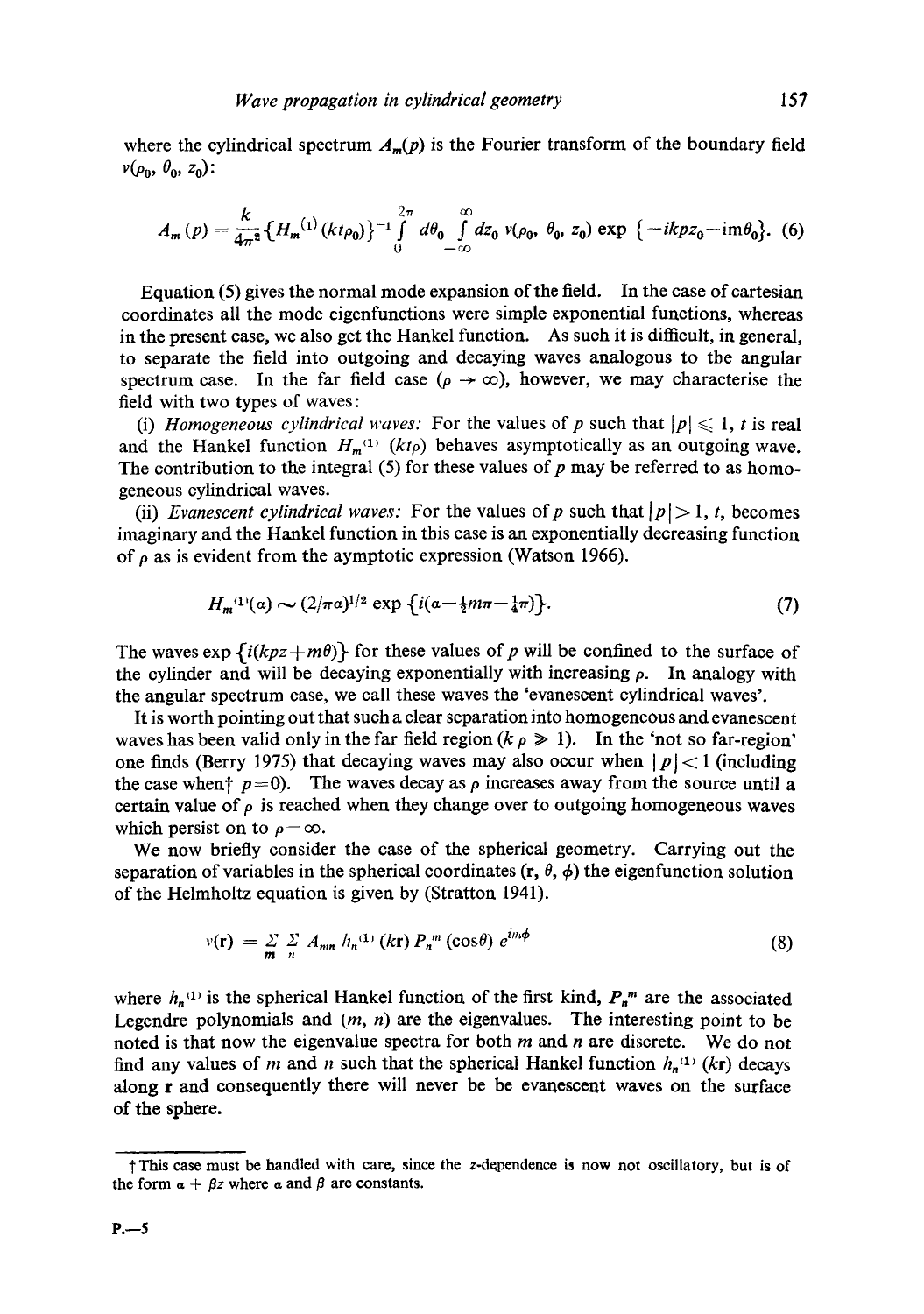## 158 *G P Agrawal and C L Mehta*

The absence of the evanescent waves in the spherical geometry is curious. Looking back we find that these waves can exist if and only if there is at least ono eigenvalue whose spectrum is continuous. How is this related to the surface structure can be seen as follows: If the surface is open along a particular direction (i.e. it extends up to infinity) the spectrum is continuous while for the direction in which surface is bounded, the spectrum is necessarily discrete. An analogous situation occurs in quantum mechanics also where one obtains discrete or continuous eigenvalue spectrum depending on the potential well being finite or infinite.

We now consider the propagation problem. In cylindrical geometry eq. (5) together with (6) is the general solution. As an application consider the special case when the field distribution over the boundary is uniform so that  $v(\rho_0, \theta_0, z_0)$  is a function of  $\rho_0$  only. We then obtain

$$
v(\mathbf{r}) = T(\rho, \rho_0) v(\rho_0), \tag{9}
$$

where the transfer function  $T(\rho, \rho_0) = H_0^{(1)}(k\rho)/H_0^{(1)}(k\rho_0)$  is a function of  $\rho$  only. In particular if a line source is situated along z-axis, the field on the boundary cylinder is given by the two-dimensional Green's function  $v(\rho_0) \sim H_0^{(1)}(k\rho_0)$  and from (9) we find  $v(r) \sim H_0^{(1)}(k\rho)$ . This merely indicates that a cylindrical wavefront remains cylindrical on propagation.

The general solution (5) gets little simplified in the usual far field approximation  $k_p \rightarrow \infty$ . Using eq. (7) we rewrite (5) in this asymptotic approximation as

$$
v(\mathbf{r}) = \sum_{m} \left(\frac{2}{\pi k \rho}\right)^{1/2} \exp \left\{im \left(\theta - \frac{\pi}{2}\right) - \frac{i\pi}{4}\right\} \int_{-\infty}^{\infty} (1 - p^2)^{-1/4} A_m(p) \times \exp \left\{ik \rho (1 - p^2)^{1/2} + ikpz\right\} dp.
$$
 (10)

We now apply the method of stationary phase (Copson 1971) for evaluting the integral over p. We also assume  $z \ll \rho$ . We then find that

$$
v(\mathbf{r}) = \frac{2}{k\rho} e^{i\phi} \sum_{m} A_{m} \left(\frac{z}{\rho}\right) e^{im \left(\theta - \pi/2\right)} \quad , \tag{11}
$$

where

$$
\psi = k\rho + \frac{1}{2}(kz^2/\rho) - \frac{1}{2}\pi. \tag{12}
$$

Also using eq. (6) we obtain

$$
\nu(\mathbf{r}) - \frac{1}{2\pi^2 \rho} e^{i\phi} \sum_{m} \{H_m^{(1)} (k\rho_0)\}^{-1} e^{im (b - \pi/2)}
$$
  
 
$$
\times \int_{0}^{2\pi} d\theta_0 \int_{-\infty}^{\infty} dz_0 \nu(\rho_0, \theta_0, z_0) e^{-i(kz_0 + m\theta_0)}
$$
(13)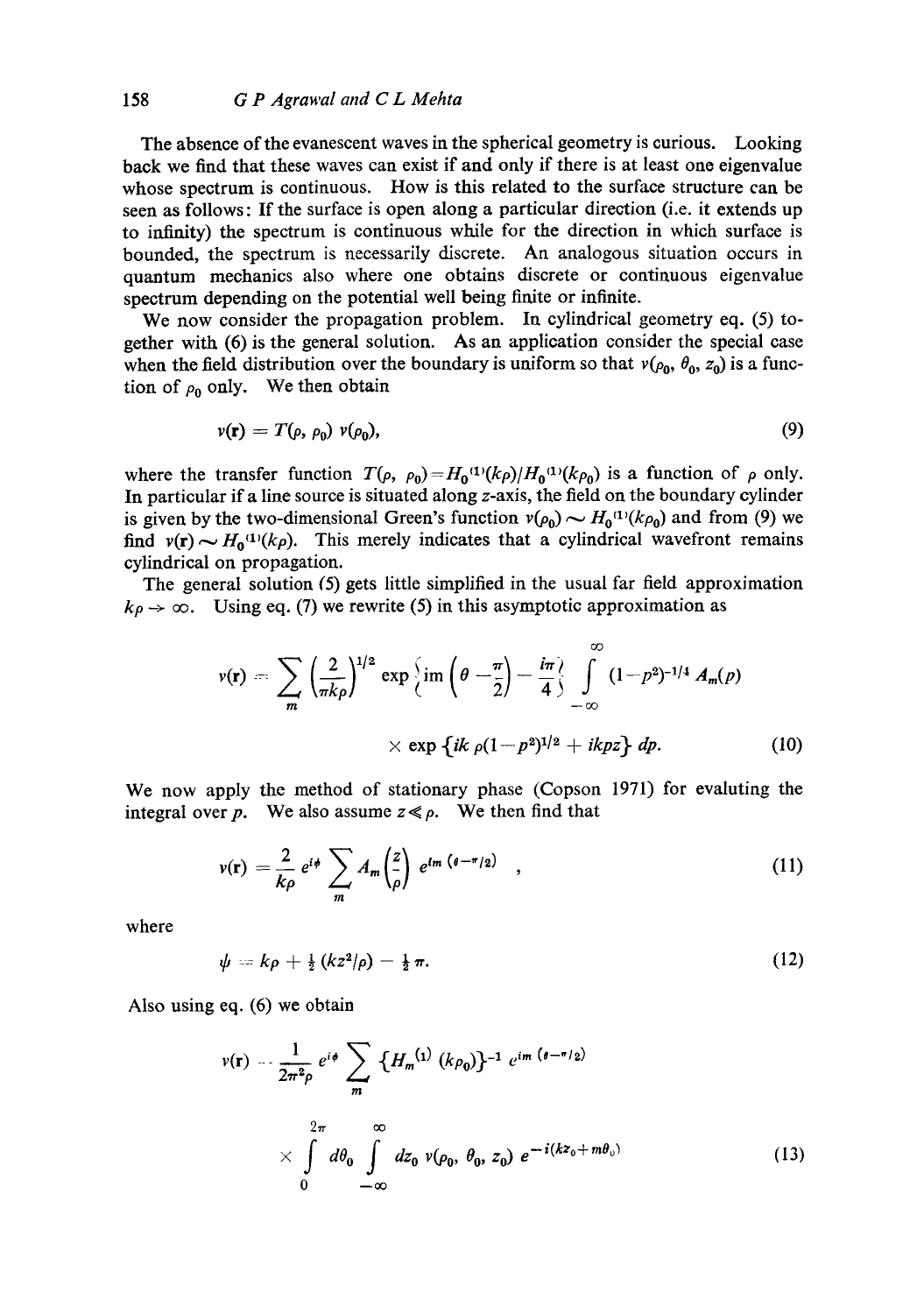In particular, if the source is circularly symmetric, i.e. if  $v(\rho_0, \theta_0, z_0)$  does not depend on  $\theta_0$ , only one term  $m = 0$  contributes in the summation over m. We then obtain from eq. (11)

$$
v(\mathbf{r}) = \frac{2}{k\rho} e^{i\phi} A_0 \left(\frac{z}{\rho}\right) \tag{14}
$$

and from eq. (13)

$$
v(\mathbf{r}) = \frac{1}{\pi \rho} e^{i\phi} \left\{ H_0^{(1)}(k\rho_0) \right\}^{-1} \int_{-\infty}^{\infty} v(\rho_0, z_0) e^{-ikz z_0/\rho} dz_0.
$$
 (15)

One may use this procedure also to consider the propagation of coherence function, etc. The mutual spectral density  $W(\mathbf{r}_1, \mathbf{r}_2, k)$  which is the time-Fourier transform of the second order coherence function satisfies the two wave equations (Mehta and Wolf 1967)

$$
(\nabla_i^2 + k^2) W(\mathbf{r}_1, \mathbf{r}_2, k) = 0; i = 1, 2.
$$
 (16)

We assume that  $W(\mathbf{r}_1, \mathbf{r}_2, k)$  is given for the points  $\mathbf{r}_1$  and  $\mathbf{r}_2$  on a cylinder of radius  $\rho_0$ and we are interested in obtaining the same for the points on a cylinder of radius  $\rho$ when  $k\rho \gg 1$ . In analogy with eq. (13), we thus find that

$$
W(\mathbf{r}_1, \mathbf{r}_2) = \frac{1}{4\pi^4 \rho^2} e^{i\phi} \sum_{m_1, m_2} \left\{ H_{m_1}^{(1)*}(k\rho_0) H_{m_2}^{(1)}(k\rho_0) \right\}^{-1}
$$
  
× exp {-*im*<sub>1</sub> ( $\theta_1 - \frac{1}{2}\pi$ ) + *im*<sub>2</sub> ( $\theta_2 - \frac{1}{2}\pi$ )}  $\int ... \int W(\vec{P_{01}}, \vec{P_{02}})$   
exp {*ik*( $z_1z_{01} - z_2z_{02}$ ) + *i*( $m_1\theta_{01} - m_2\theta_{02}$ )} $\frac{d\theta_{01}}{d\theta_{02}} dz_{01} dz_{02}$ , (17)

where

$$
\phi = \frac{1}{2}k\,(z_1^2 - z_2^2)/\rho,\tag{18}
$$

and we have suppressed the explicit  $k$  dependence of  $W$ .

We now consider two special cases when eq. (17) gets particularly simplified:

# **Cylindrical symmetry**

 $\overline{v}$ 

In case when  $W(P_{01}, P_{02})$  does not depend on  $\theta_{01}$  and  $\theta_{02}$ , we find that only  $m_1 = m_2 = 0$ term contributes and we obtain from eq. (17), the relation,

$$
W(\mathbf{r}_1, \mathbf{r}_2) = \frac{1}{\pi^2 \rho^2} e^{i\phi} | H_0^{(1)} (k \rho_0)|^{-2} \int_{-\infty}^{\infty} dz_{01}, dz_{02}
$$
  
×  $W(\rho_0, z_{01}, z_{02}) \exp \{i(k/\rho) (z_1 z_{01} - z_2 z_{02})\}.$  (19)

Further if the cylinder corresponds to an incoherent surface, i.e. if

$$
W(\rho_0, z_{01}, z_{02}) \simeq \frac{2\pi}{k} I(\rho_0, z_0) \delta(z_{01} - z_{02}), \qquad (20)
$$

we obtain

$$
W(\mathbf{r_1},\,\mathbf{r_2})=\frac{2}{\pi k \rho^2}\,e^{i\phi}\,|\,H_0^{(1)}\,(k\rho_0)\,|^{-2}\,\int\,I(\rho_0,\,z_0)\,e^{i(k/\rho)(z_1-z_2)\,z_0}\,dz_0.\quad(21)
$$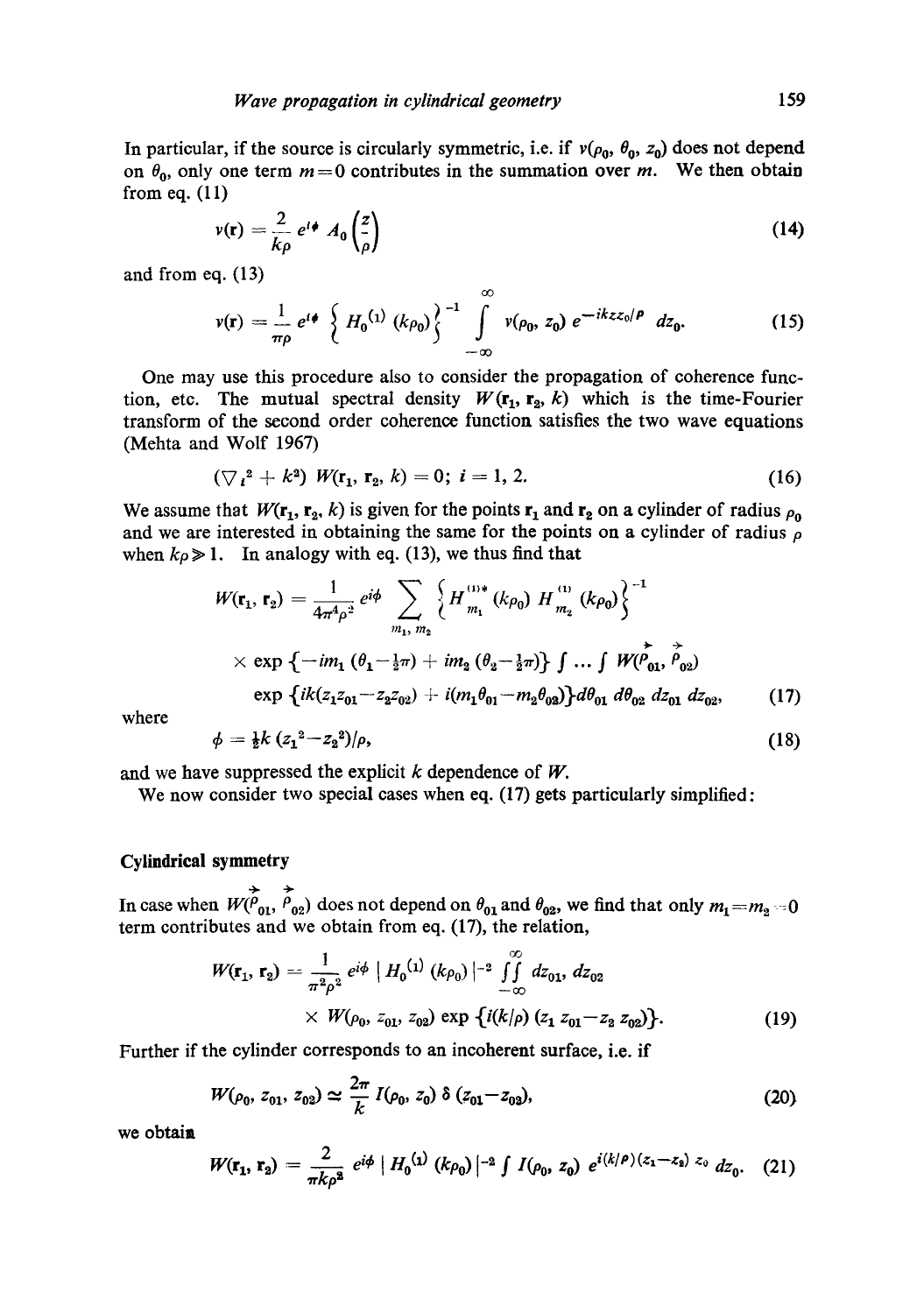Here  $I(\rho_0, z_0)$  denotes the spectral density (the intensity per unit frequency interval) of the field. We thus find that cross-spectral density in the far field is proportional to the one dimensional Fourier transform of the intensity distribution (spectral density) across the source cylinder.

#### **Boundary cylinder large (** $k\rho_0 \gg 1$ **)**

Equation (17) also gets simplified in the practically interesting case when  $k\rho_0 \gg 1$ . In this case we can use the asympotic expression (eq. 7) for  $H_m^{(1)}(k\rho_0)$  and obtain,

$$
W(\mathbf{r}_{1}, \mathbf{r}_{2}) = \frac{k\rho_{0}}{2\pi\rho^{2}} e^{i\phi} \iint W(\rho_{0}, \theta_{1}, z_{01}, \rho_{0}, \theta_{2}, z_{02}) \times \exp \{i(k/\rho) (z_{01}z_{1} - z_{02}z_{2})\} dz_{01} dz_{02}.
$$
 (22)

In deriving eq. (22) we have used the relation

$$
\sum_{m=-\infty}^{\infty} e^{im\theta} = 2\pi\delta(\theta). \tag{23}
$$

Again if the boundary cylinder corresponds to an incoherent surface\* so that

$$
W(\rho_0, \theta_1, z_{01}, \rho_0, \theta_2, z_{02}) \simeq \frac{1}{k} I(\rho_0, \theta_1, z_{01}) \, \delta(z_{01} - z_{02}) \, \delta(\theta_1 - \theta_2), \tag{24}
$$

we obtain the following relation for  $W(\mathbf{r_1}, \mathbf{r_2})$ ,

$$
W(\mathbf{r}_1, \mathbf{r}_2) = \frac{\rho_0}{2\pi\rho^2} e^{i\phi} \delta(\theta_1 - \theta_2) \int I(\rho_0, \theta_1, z_0) \exp \left\{ i(k/\rho) (z_1 - z_2) z_0 \right\} dz_0.
$$
 (25)

Equations (21) and (25) are the analogues of the van Cittert Zemike theorem in cylindrical geometry.

One can solve the propagation problem for a spherical source as well in an analogues way. In particular we find that the transfer function analogues to eq. (9) in this case is

$$
T(\mathbf{r}, \mathbf{r}_0) = h_0^{(1)} (k\mathbf{r})/h_0^{(1)} (k\mathbf{r}_0),
$$
 (26)

where  $h_0^{(1)}$  (kr) is the spherical Hankel function. We refer to a paper by Marathay for the construction of the Green's function in this geometry.

#### **Acknowledgement**

We wish to thank the referee for pointing out to us similar problems and references in the theory of surface waves.

<sup>\*</sup>It may be observed that this condition is different from the assumption that  $W(\rho_{01}, \rho_{02})$  is independent of  $\theta_{01}$  and  $\theta_{02}$  as in the earlier case [cf. eq. (19)].